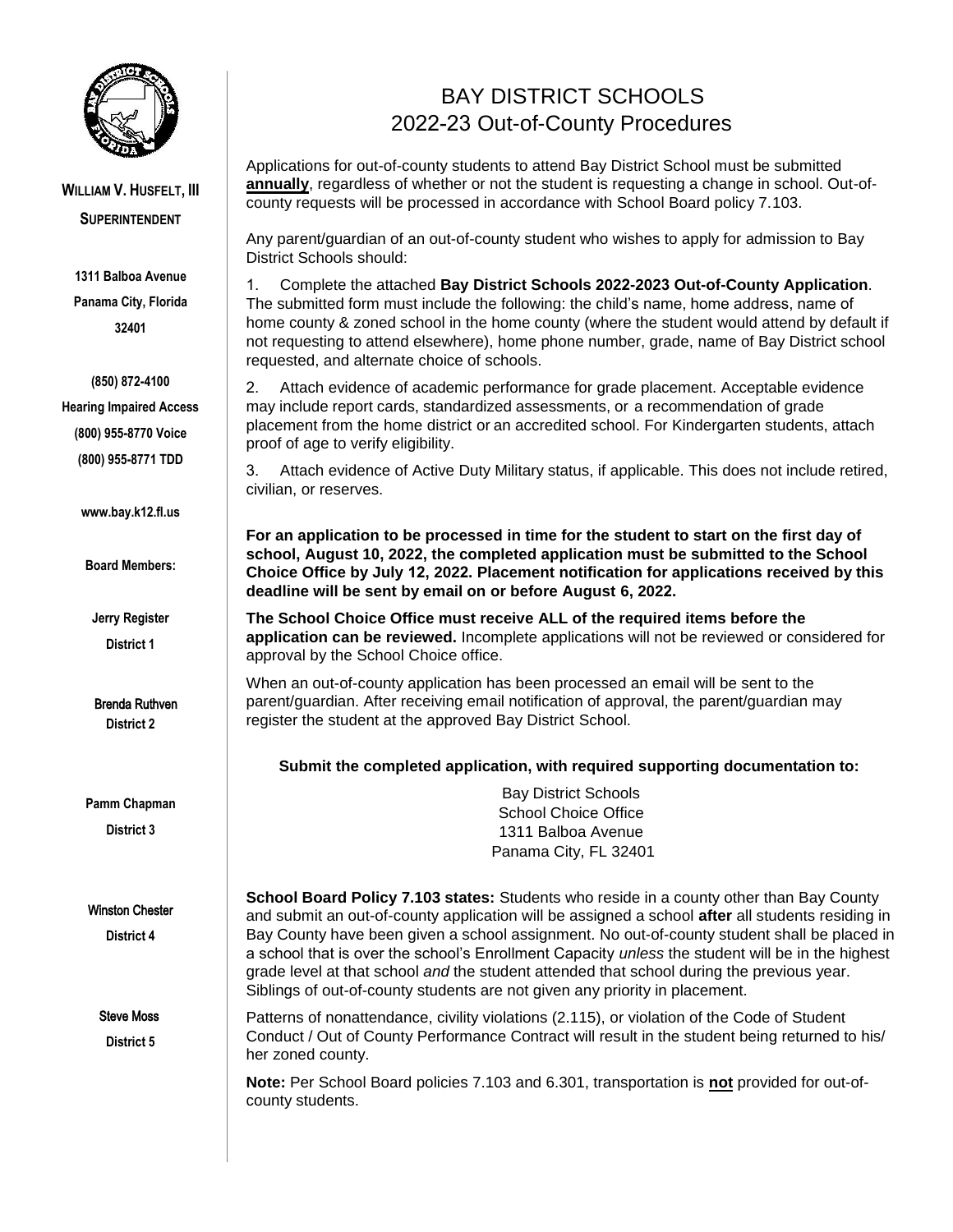

# BAY DISTRICT SCHOOLS

2022-2023 Out-of-County Application

*ALL requested information is required. Incomplete applications will not be processed.* 

| <b>STUDENT INFORMATION</b> |                                                                                                                                                                                                                                |  |  |  |
|----------------------------|--------------------------------------------------------------------------------------------------------------------------------------------------------------------------------------------------------------------------------|--|--|--|
|                            |                                                                                                                                                                                                                                |  |  |  |
|                            |                                                                                                                                                                                                                                |  |  |  |
| 3.                         |                                                                                                                                                                                                                                |  |  |  |
|                            |                                                                                                                                                                                                                                |  |  |  |
|                            |                                                                                                                                                                                                                                |  |  |  |
|                            |                                                                                                                                                                                                                                |  |  |  |
|                            | 5. Has your Child been enrolled in any Special Programs? ____ YES ___ NO                                                                                                                                                       |  |  |  |
|                            | If yes, please check which Special Program below:                                                                                                                                                                              |  |  |  |
|                            | ______ ESE ______ 504 ______ Dropout ______ESOL ______MTSS _OTHER: _____________                                                                                                                                               |  |  |  |
| 6.                         | Did your child attend Bay District Schools for the 2021-2022 school year? ______ YES ______ NO                                                                                                                                 |  |  |  |
| а.                         |                                                                                                                                                                                                                                |  |  |  |
| b.                         |                                                                                                                                                                                                                                |  |  |  |
|                            |                                                                                                                                                                                                                                |  |  |  |
|                            |                                                                                                                                                                                                                                |  |  |  |
|                            | PARENT/GUARDIAN INFORMATION                                                                                                                                                                                                    |  |  |  |
|                            |                                                                                                                                                                                                                                |  |  |  |
|                            | 2. Are you employed with Bay District Schools? _____ YES ______ NO                                                                                                                                                             |  |  |  |
|                            | If yes, please answer the question below:                                                                                                                                                                                      |  |  |  |
|                            |                                                                                                                                                                                                                                |  |  |  |
|                            | b. Position: the contract of the contract of the contract of the contract of the contract of the contract of the contract of the contract of the contract of the contract of the contract of the contract of the contract of t |  |  |  |
|                            | c. Is this position full time? ______ YES ______ NO<br>d. Length of time employed with Bay District Schools: __________________________                                                                                        |  |  |  |
|                            |                                                                                                                                                                                                                                |  |  |  |
|                            | NOTE: Employment information will be verified with Bay District Schools Human Resources Office.                                                                                                                                |  |  |  |
| 3.                         | Are you active duty military? This does not include retired, civilian, or reserves: _____ YES ______ NO<br>If yes, you MUST provide proof of your active duty military status. Accepted documents include copy of your         |  |  |  |
|                            | military orders or a copy of your military I.D.                                                                                                                                                                                |  |  |  |
|                            |                                                                                                                                                                                                                                |  |  |  |
|                            |                                                                                                                                                                                                                                |  |  |  |
|                            | <b>SCHOOL CHOICE</b>                                                                                                                                                                                                           |  |  |  |
|                            | Please make your school choice selections for the 2022-2023 year. Please list alternative schools as your 2 <sup>nd</sup> and 3 <sup>rd</sup>                                                                                  |  |  |  |
|                            | choices. In the event that your 1 <sup>st</sup> choice is not available, we will check availability of alternate schools indicated.                                                                                            |  |  |  |
|                            |                                                                                                                                                                                                                                |  |  |  |
|                            |                                                                                                                                                                                                                                |  |  |  |
|                            |                                                                                                                                                                                                                                |  |  |  |
|                            | Please limit your explanation to the space provided:                                                                                                                                                                           |  |  |  |
|                            |                                                                                                                                                                                                                                |  |  |  |

 $\overline{\phantom{a}}$  ,  $\overline{\phantom{a}}$  ,  $\overline{\phantom{a}}$  ,  $\overline{\phantom{a}}$  ,  $\overline{\phantom{a}}$  ,  $\overline{\phantom{a}}$  ,  $\overline{\phantom{a}}$  ,  $\overline{\phantom{a}}$  ,  $\overline{\phantom{a}}$  ,  $\overline{\phantom{a}}$  ,  $\overline{\phantom{a}}$  ,  $\overline{\phantom{a}}$  ,  $\overline{\phantom{a}}$  ,  $\overline{\phantom{a}}$  ,  $\overline{\phantom{a}}$  ,  $\overline{\phantom{a}}$